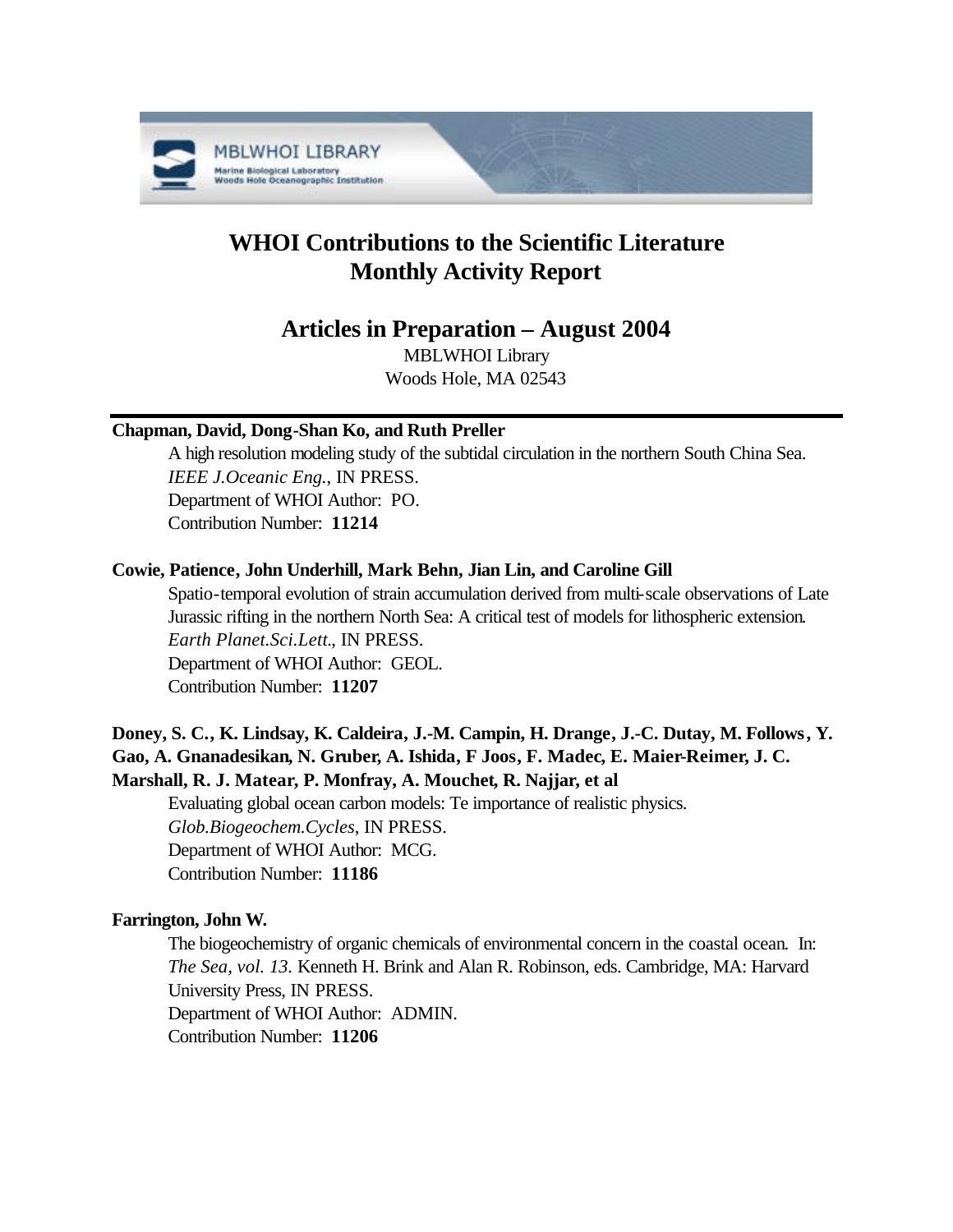## **Giosan, Liviu, Jeffrey P. Donnelly, Emil Vespremeanu, Janok Bhattacharya, Cornel Olariu, and Frank Buonaiuto**

River delta morphodynamics: Examples from Danube delta. *SEPM Special Publication*, IN PRESS.

Department of WHOI Author: GEOL. Contribution Number: **11216**

#### **Grosenbaugh, Mark, Walter Paul, Dan Frye, and Norman Farr**

Development of synthetic fiber reinforced electro-optical-mechanical cables for use with moored-buoy observatories. *IEEE J.Oceanic Eng.*, IN PRESS. Department of WHOI Author: AOPE. Contribution Number: **11201**

#### **Huang, Rui Xin**

Available potential energy in the world oceans. *J.Mar.Res.*, IN PRESS. Department of WHOI Author: PO. Contribution Number: **11209**

#### **Jech, J. M., K. G. Foote, D. Chu, and L. C. Hufnagle, Jr.**

Comparing two 38-kHz scientific echo sounders. *ICES J.Mar.Sci.*, IN PRESS. Department of WHOI Author: AOPE. Contribution Number: **11220**

#### **Kaplan, Ilene M., and Vishwanie Maharaj**

The social dimension of management plans. *Conserv.Biol.*, IN PRESS. Department of WHOI Author: MPC. Contribution Number: **11215**

#### **Lima, Ivan D., and Scott C. Doney**

A three-dimensional, multi-nutrient and size-structured ecosystem model for the North Atlantic. *Glob.Biogeochem.Cycles*, IN PRESS. Department of WHOI Author: MCG. Contribution Number: **11204**

#### **MacDonald, Daniel G., and W. Rockwell Geyer**

Hydraulic control of a highly stratified estuarine front. *J.Phys.Oceanogr.*, IN PRESS. Department of WHOI Author: AOPE. Contribution Number: **11217**